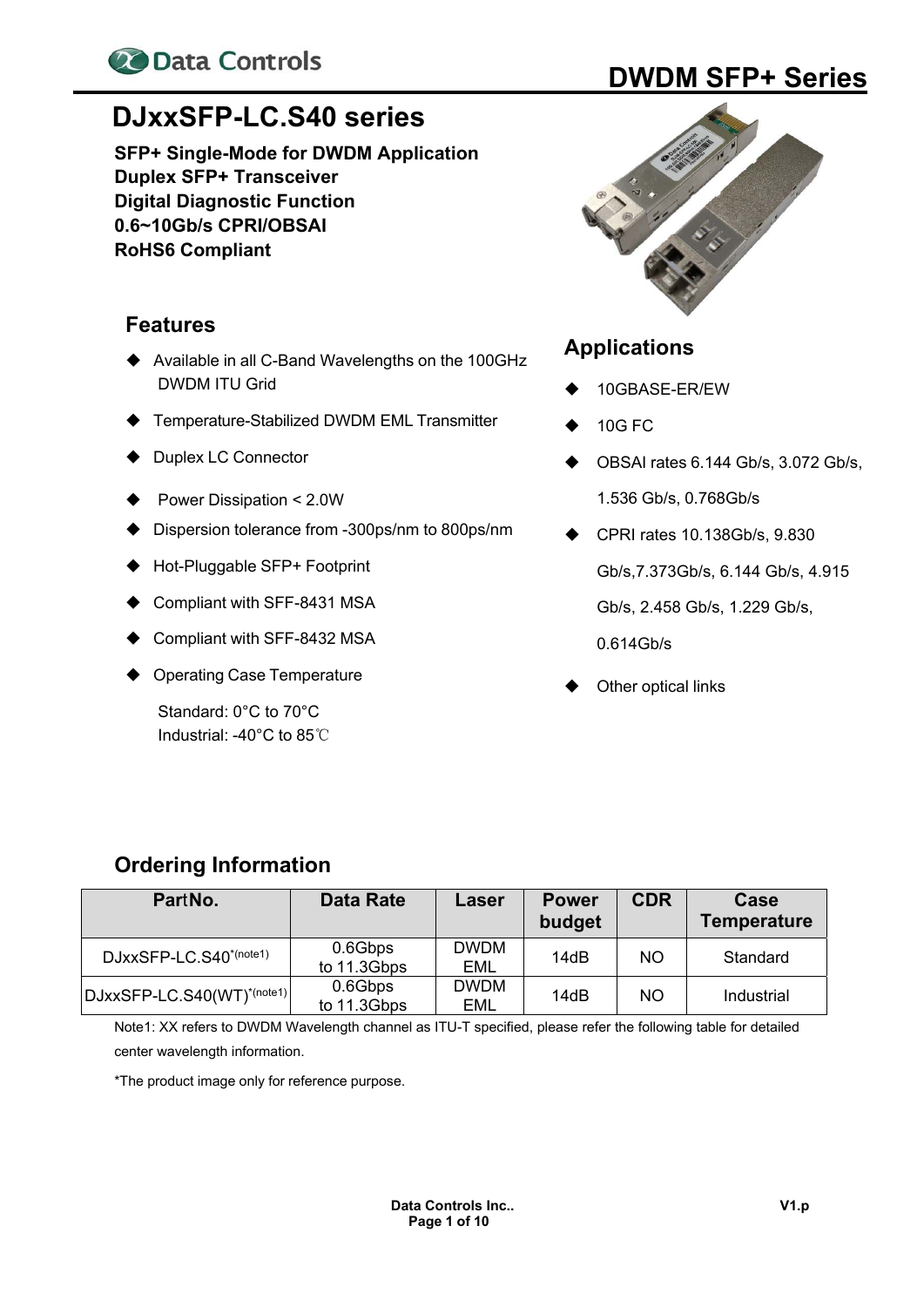

# **20 Data Controls DWDM SFP+ Series**

#### **XX- Channel refers to the following table:**

| <b>Channel</b><br>$(X)^*$ Note2 | Part NO.        | <b>Frequency (THz)</b> | <b>Center Wavelength (nm)</b> |
|---------------------------------|-----------------|------------------------|-------------------------------|
| 15                              | DJ15-SFP-LC.S40 | 191.5                  | 1565.50                       |
| 16                              | DJ16-SFP-LC.S40 | 191.6                  | 1564.68                       |
| 17                              | DJ17-SFP-LC.S40 | 191.7                  | 1563.86                       |
| 18                              | DJ18-SFP-LC.S40 | 191.8                  | 1563.05                       |
| 19                              | DJ19-SFP-LC.S40 | 191.9                  | 1562.23                       |
| 20                              | DJ20-SFP-LC.S40 | 192.0                  | 1561.42                       |
| 21                              | DJ21-SFP-LC.S40 | 192.1                  | 1560.61                       |
| 22                              | DJ22-SFP-LC.S40 | 192.2                  | 1559.79                       |
| 23                              | DJ23-SFP-LC.S40 | 192.3                  | 1558.98                       |
| 24                              | DJ24-SFP-LC.S40 | 192.4                  | 1558.17                       |
| 25                              | DJ25-SFP-LC.S40 | 192.5                  | 1557.36                       |
| 26                              | DJ26-SFP-LC.S40 | 192.6                  | 1556.55                       |
| 27                              | DJ27-SFP-LC.S40 | 192.7                  | 1555.75                       |
| 28                              | DJ28-SFP-LC.S40 | 192.8                  | 1554.94                       |
| 29                              | DJ29-SFP-LC.S40 | 192.9                  | 1554.13                       |
| 30                              | DJ30-SFP-LC.S40 | 193.0                  | 1553.33                       |
| 31                              | DJ31-SFP-LC.S40 | 193.1                  | 1552.52                       |
| 32                              | DJ32-SFP-LC.S40 | 193.2                  | 1551.72                       |
| 33                              | DJ33-SFP-LC.S40 | 193.3                  | 1550.92                       |
| 34                              | DJ34-SFP-LC.S40 | 193.4                  | 1550.12                       |
| 35                              | DJ35-SFP-LC.S40 | 193.5                  | 1549.32                       |
| 36                              | DJ36-SFP-LC.S40 | 193.6                  | 1548.51                       |
| 37                              | DJ37-SFP-LC.S40 | 193.7                  | 1547.72                       |
| 38                              | DJ38-SFP-LC.S40 | 193.8                  | 1546.92                       |
| 39                              | DJ39-SFP-LC.S40 | 193.9                  | 1546.12                       |
| 40                              | DJ40-SFP-LC.S40 | 194.0                  | 1545.32                       |
| 41                              | DJ41-SFP-LC.S40 | 194.1                  | 1544.53                       |
| 42                              | DJ42-SFP-LC.S40 | 194.2                  | 1543.73                       |
| 43                              | DJ43-SFP-LC.S40 | 194.3                  | 1542.94                       |
| 44                              | DJ44-SFP-LC.S40 | 194.4                  | 1542.14                       |
| 45                              | DJ45-SFP-LC.S40 | 194.5                  | 1541.35                       |
| 46                              | DJ46-SFP-LC.S40 | 194.6                  | 1540.56                       |
| 47                              | DJ47-SFP-LC.S40 | 194.7                  | 1539.77                       |
| 48                              | DJ48-SFP-LC.S40 | 194.8                  | 1538.98                       |
| 49                              | DJ49-SFP-LC.S40 | 194.9                  | 1538.19                       |
| 50                              | DJ50-SFP-LC.S40 | 195.0                  | 1537.40                       |
| 51                              | DJ51-SFP-LC.S40 | 195.1                  | 1536.61                       |
| 52                              | DJ52-SFP-LC.S40 | 195.2                  | 1535.82                       |
| 53                              | DJ53-SFP-LC.S40 | 195.3                  | 1535.04                       |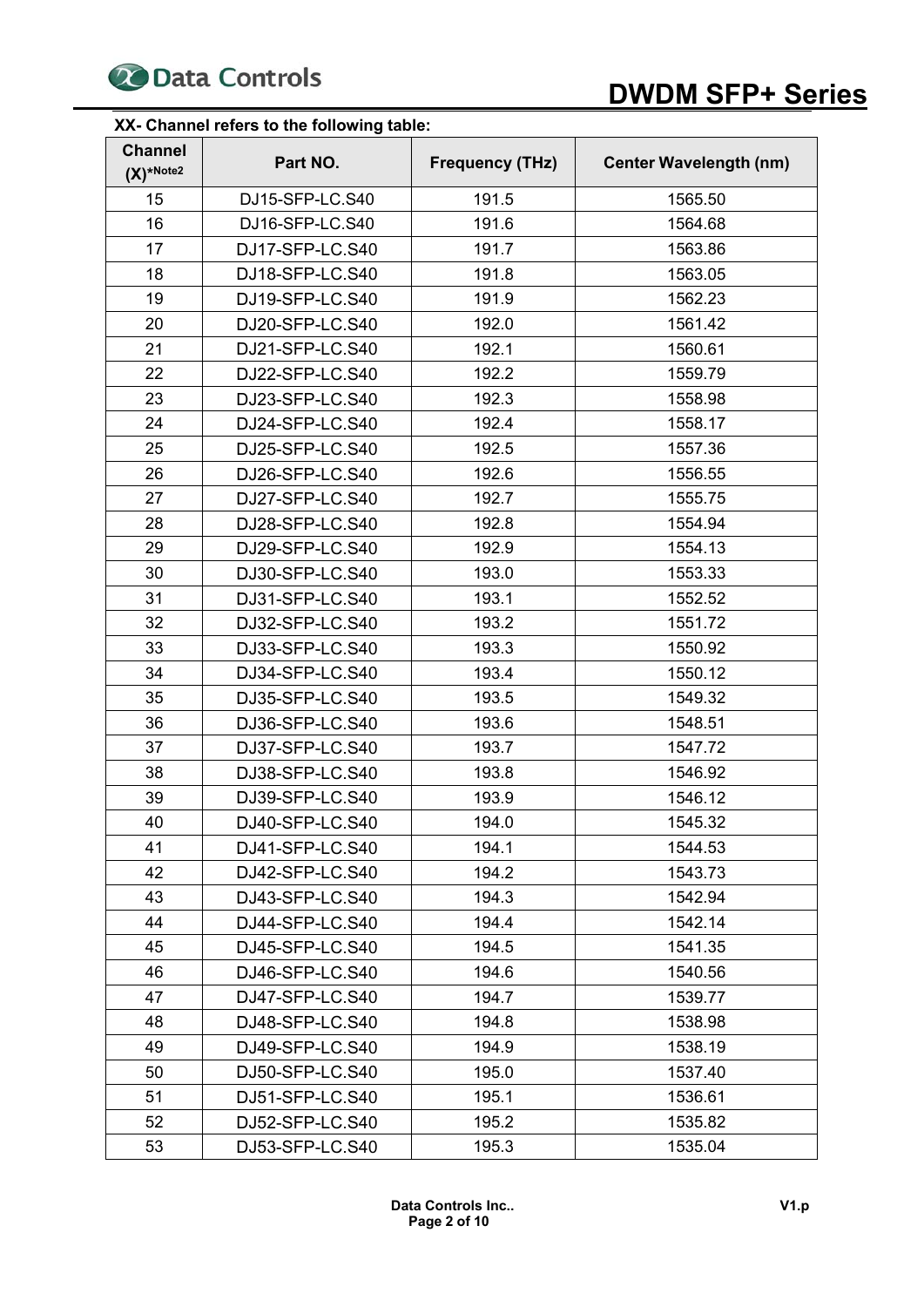

# **20 Data Controls DWDM SFP+ Series**

| 54 | DJ54-SFP-LC.S40 | 195.4 | 1534.25 |
|----|-----------------|-------|---------|
| 55 | DJ55-SFP-LC.S40 | 195.5 | 1533.47 |
| 56 | DJ56-SFP-LC.S40 | 195.6 | 1532.68 |
| 57 | DJ57-SFP-LC.S40 | 195.7 | 1531.90 |
| 58 | DJ58-SFP-LC.S40 | 195.8 | 1531.12 |
| 59 | DJ59-SFP-LC.S40 | 195.9 | 1530.33 |
| 60 | DJ60-SFP-LC.S40 | 196.0 | 1529.55 |
| 61 | DJ61-SFP-LC.S40 | 196.1 | 1528.77 |

\*Note2: Please contact with DATA CONTROLS INC. for the channel availability.

# **Regulatory Compliance\*Note3**

| <b>Product Certificate</b> | <b>Certificate Number</b> | <b>Applicable Standard</b>    |  |
|----------------------------|---------------------------|-------------------------------|--|
|                            |                           | EN 60950-1:2006+A11+A1+A12+A2 |  |
| <b>TUV</b>                 | R50135086                 | EN 60825-1:2014               |  |
|                            |                           | EN 60825-2:2004+A1+A2         |  |
|                            |                           | UL 60950-1                    |  |
| UL                         | E317337                   | CSA C22.2 No. 60950-1-07      |  |
|                            |                           | EN 55032:2012                 |  |
| EMC CE                     |                           | EN 55032:2015                 |  |
|                            | AE 50384190 0001          | EN 55024:2010                 |  |
|                            |                           | EN 55024:2010+A1              |  |
| <b>FCC</b>                 | WTF14F0514417E            | 47 CFR PART 15 OCT., 2013     |  |
| <b>FDA</b>                 |                           | CDRH 1040.10                  |  |
| <b>ROHS</b>                |                           | 2011/65/EU                    |  |

Note3: The above certificate number updated to June 2018, because some certificate will be updated every year, such as FDA and ROHS. For the latest certification information, please check with Data Controls Inc..

# **Product Description**

The DJxx-SFP-LC.S40 series single mode transceiver is small form factor pluggable module for duplex optical data communications. This module is designed for single mode fiber and operates at a nominal DWDM wavelength from 1528nm to 1566nm as specified by the ITU-T. It is designed to deploy in the DWDM networking equipment in metropolitan access and core networks.

It is with the SFP+ 20-pin connector to allow hot plug capability. The transmitter section uses a DWDM EML laser and is a class 1 laser compliant according to International Safety Standard IEC-60825. The receiver section uses a PIN detector and a limiting post-amplifier IC.

The DJxx-SFP-LC.S40 series are designed to be compliant with SFP+ Multi-Source Agreement (MSA) Specification SFF-8431.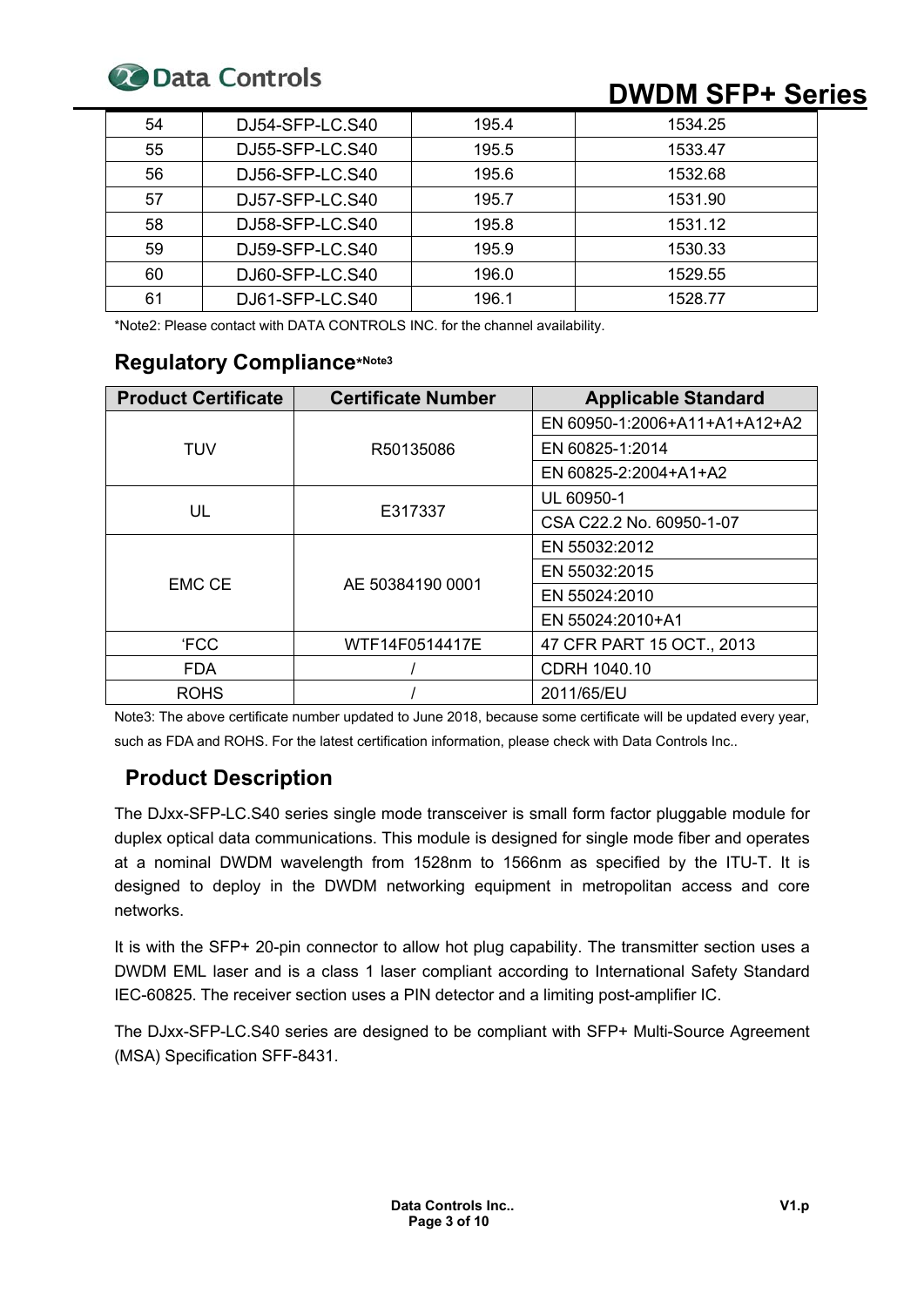

# **Absolute Maximum Ratings**

| <b>Parameter</b>                   | <b>Symbol</b> | Min.                     | Max. | Unit   |
|------------------------------------|---------------|--------------------------|------|--------|
| Storage Temperature                | Ts            | $-40$                    | +85  | $\sim$ |
| Supply Voltage                     | Vcc           | $-0.5$                   | 3.6  |        |
| <b>Operating Relative Humidity</b> |               | $\overline{\phantom{0}}$ | 85   | $\%$   |

\*Exceeding any one of these values may destroy the device immediately.

# **Recommended Operating Conditions**

| <b>Parameter</b>            | <b>Symbol</b>                               |            | Min.  | Typical | Max.  | <b>Unit</b> |
|-----------------------------|---------------------------------------------|------------|-------|---------|-------|-------------|
| <b>Operating Case</b>       |                                             | Standard   | 0     |         | $+70$ | °С          |
| Temperature                 | Тc                                          | Industrial | $-40$ |         | $+85$ | °C          |
| <b>Power Supply Voltage</b> | Vcc                                         |            | 3.135 | 3.3     | 3.465 |             |
| Power Supply Current*Note4  | $ cc (0^{\circ}C \text{ to } 70^{\circ}C) $ |            |       |         | 455   | mA          |
|                             | $ ccc(-40^{\circ}C\text{ to }85^{\circ}C) $ |            |       |         | 606   | mA          |
| Data Rate                   |                                             | DR         | 0.6   | 10.3    | 11.3  | Gbps        |

Note4: The maximum current is calculated according to the 3.3V voltage.

# **Performance Specifications – Electrical**

| <b>Parameter</b>                     |                                   | <b>Symbol</b> | Min.            | Typ. | <b>Max</b> | <b>Unit</b> | <b>Notes</b>                 |  |
|--------------------------------------|-----------------------------------|---------------|-----------------|------|------------|-------------|------------------------------|--|
| <b>Transmitter</b>                   |                                   |               |                 |      |            |             |                              |  |
|                                      | <b>CML Inputs(Differential)</b>   | Vin           | 250             |      | 1000       | mVpp        | AC coupled<br>input*(note5)  |  |
|                                      | Input Impedance<br>(Differential) | Zin           | 85              | 100  | 115        | ohm         | Rin > 100<br>kohm @ DC       |  |
|                                      | <b>Disable</b>                    |               | $\overline{2}$  |      | $Vcc+0.3$  | V           |                              |  |
| TX Dis                               | Enable                            |               | 0               |      | 0.8        |             |                              |  |
|                                      | Fault                             |               | $\overline{2}$  |      | $Vcc+0.3$  | $\vee$      |                              |  |
| TX_FAULT                             | Normal                            |               | 0               |      | 0.5        |             |                              |  |
|                                      |                                   |               | <b>Receiver</b> |      |            |             |                              |  |
| <b>CML Outputs</b><br>(Differential) |                                   | Vout          | 350             |      | 700        | mVpp        | AC coupled<br>output*(note5) |  |
| Output Impedance<br>(Differential)   |                                   | Zout          | 85              | 100  | 115        | ohm         |                              |  |
|                                      | <b>LOS</b>                        |               | $\overline{2}$  |      | $Vcc+0.3$  | $\vee$      |                              |  |
| RX LOS                               | Normal                            |               | 0               |      | 0.8        | V           |                              |  |
|                                      |                                   | VoH           | 2.5             |      |            | $\vee$      |                              |  |
|                                      | $MOD$ DEF $(0:2)$                 | VoL           | $\mathbf 0$     |      | 0.5        | $\vee$      | With Serial ID               |  |

Note6: CML logic, internally AC coupled.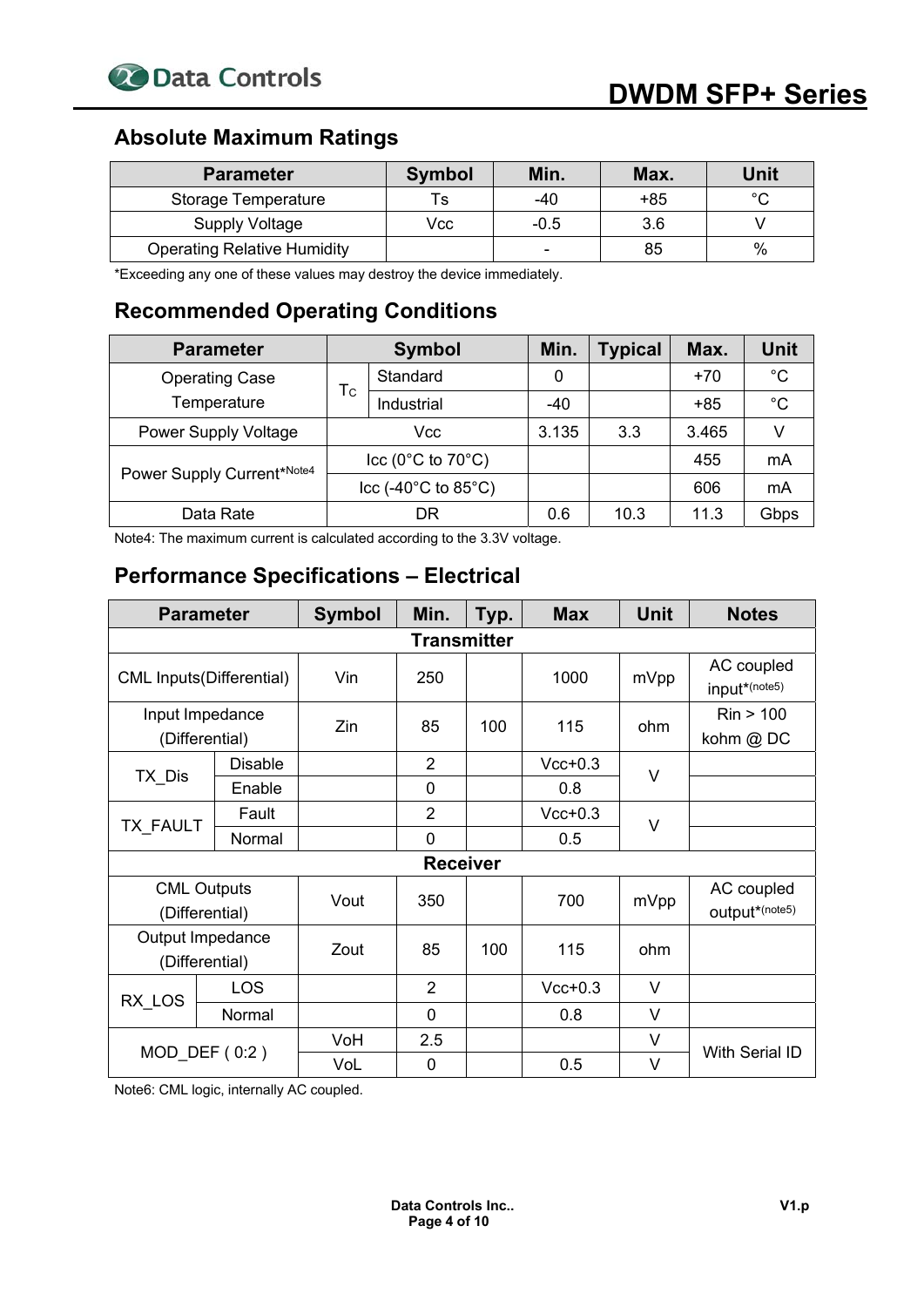# **Performance Specifications – Optical**

| <b>Parameter</b>                         | <b>Symbol</b>      | Min.  | <b>Typical</b>           | Max.           | Unit  |
|------------------------------------------|--------------------|-------|--------------------------|----------------|-------|
| Data Rate                                |                    | 0.6   | 10.3                     | 11.3           | Gbps  |
|                                          | <b>Transmitter</b> |       |                          |                |       |
|                                          |                    |       | 100                      |                | GHz   |
| <b>Center Wavelength Spacing</b>         |                    |       | 0.8                      |                | nm    |
| Spectral width(RMS)                      | Δλ                 |       | 0.15                     | 0.3            | nm    |
| Side Mode Suppression Ratio              | <b>SMSR</b>        | 30    |                          |                | dB    |
| Average Output Power*(note6)             | Pout               | $-1$  |                          | 4              | dBm   |
| Average Launch Power (Tx: OFF)           | Poff               |       |                          | $-30$          | dBm   |
| <b>Extinction Ratio</b>                  | ER                 | 3.5   |                          |                | dB    |
| Transmitter Dispersion Penalty @800ps/nm | <b>TDP</b>         |       |                          | $\overline{2}$ | dB    |
| Pout@TX Disable Asserted                 | Pout               |       |                          | $-45$          | dBm   |
| <b>Relative Intensity Noise</b>          | <b>RIN</b>         |       |                          | $-128$         | dB/Hz |
| <b>TX Jitter</b>                         | TXj                |       | Per 802.3ae requirements |                |       |
|                                          | <b>Receiver</b>    |       |                          |                |       |
| Receiver Sensitivity*(note7)             | Pmin               |       |                          | $-15$          | dBm   |
| <b>Receiver Overload</b>                 | Pmax               | $-1$  |                          |                | dBm   |
| <b>LOS De-Assert</b>                     | <b>LOSD</b>        |       |                          | $-17$          | dBm   |
| <b>LOS Assert</b>                        | <b>LOSA</b>        | $-29$ |                          |                | dBm   |
| <b>LOS Hysteresis</b>                    |                    | 1     |                          |                | dB    |

Note6: Output is coupled into a 9/125μm single-mode fiber.

Note7: Minimum average optical power measured at the BER less than 1E-12. The measure pattern is PRBS  $2^{31} - 1$ .

# **SFP+ Transceiver Electrical Pad Layout**



**Data Controls Inc.. Page 5 of 10**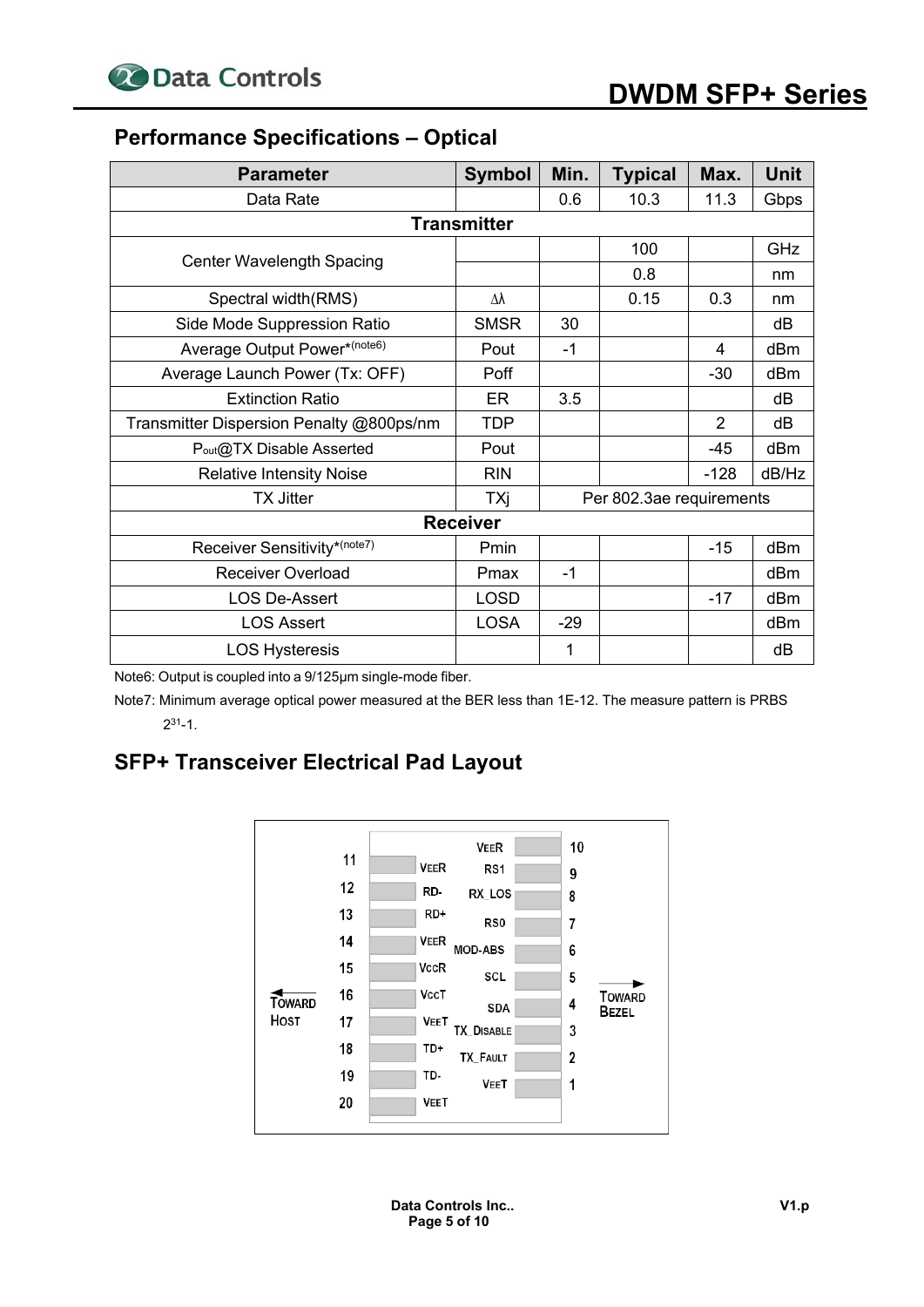## **Pin Function Definition**

| Pin<br>Num.    | <b>Name</b>                 | <b>FUNCTION</b>                        | Plug<br>Seq.   | <b>Notes</b>                            |
|----------------|-----------------------------|----------------------------------------|----------------|-----------------------------------------|
| 1              | VeeT                        | <b>Transmitter Ground</b>              | 1              | Note 5                                  |
| $\overline{2}$ | <b>TX Fault</b>             | <b>Transmitter Fault</b><br>Indication | 3              | Note 1                                  |
| 3              | <b>TX</b><br><b>Disable</b> | <b>Transmitter Disable</b>             | 3              | Note 2, Module disables on high or open |
| $\overline{4}$ | <b>SDA</b>                  | <b>Module Definition 2</b>             | 3              | Note 3, Data line for Serial ID.        |
| 5              | <b>SCL</b>                  | <b>Module Definition 1</b>             | 3              | Note 3, Clock line for Serial ID.       |
| 6              | <b>MOD-ABS</b>              | Module Definition 0                    | 3              | Note 3                                  |
| $\overline{7}$ | RS <sub>0</sub>             | <b>RX Rate Select</b><br>(LVTTL).      | 3              | No Function Implement.                  |
| 8              | LOS                         | Loss of Signal                         | 3              | Note 4                                  |
| 9              | RS <sub>1</sub>             | <b>TX Rate Select</b><br>(LVTTL).      | 1              | No Function Implement.                  |
| 10             | VeeR                        | <b>Receiver Ground</b>                 | $\mathbf{1}$   | Note 5                                  |
| 11             | VeeR                        | <b>Receiver Ground</b>                 | 1              | Note 5                                  |
| 12             | RD-                         | Inv. Received Data<br>Out              | 3              | Note <sub>6</sub>                       |
| 13             | $RD+$                       | <b>Received Data Out</b>               | 3              | Note 7                                  |
| 14             | VeeR                        | <b>Receiver Ground</b>                 | 1              | Note 5                                  |
| 15             | <b>VccR</b>                 | <b>Receiver Power</b>                  | $\overline{2}$ | $3.3 \pm 5\%$ , Note 7                  |
| 16             | VccT                        | <b>Transmitter Power</b>               | $\overline{2}$ | $3.3 \pm 5%$ , Note 7                   |
| 17             | VeeT                        | <b>Transmitter Ground</b>              | $\mathbf{1}$   | Note 5                                  |
| 18             | $TD+$                       | Transmit Data In                       | 3              | Note 8                                  |
| 19             | TD-                         | Inv. Transmit Data In                  | 3              | Note 8                                  |
| 20             | VeeT                        | <b>Transmitter Ground</b>              | $\mathbf 1$    | Note 5                                  |

1) TX Fault is an open collector/drain output, which should be pulled up with a 4.7K – 10KΩ resistor on the host board. Pull up voltage between 2.0V and VccT, R+0.3V. When high, output indicates a laser fault of some kind. Low indicates normal operation. In the low state, the output will be pulled to < 0.8V.

2) TX disable is an input that is used to shut down the transmitter optical output. It is pulled up within the module with a 4.7 – 10 KΩ resistor. Its states are:

Low (0 – 0.8V): Transmitter on

(>0.8, < 2.0V): Undefined

High (2.0 – 3.465V): Transmitter Disabled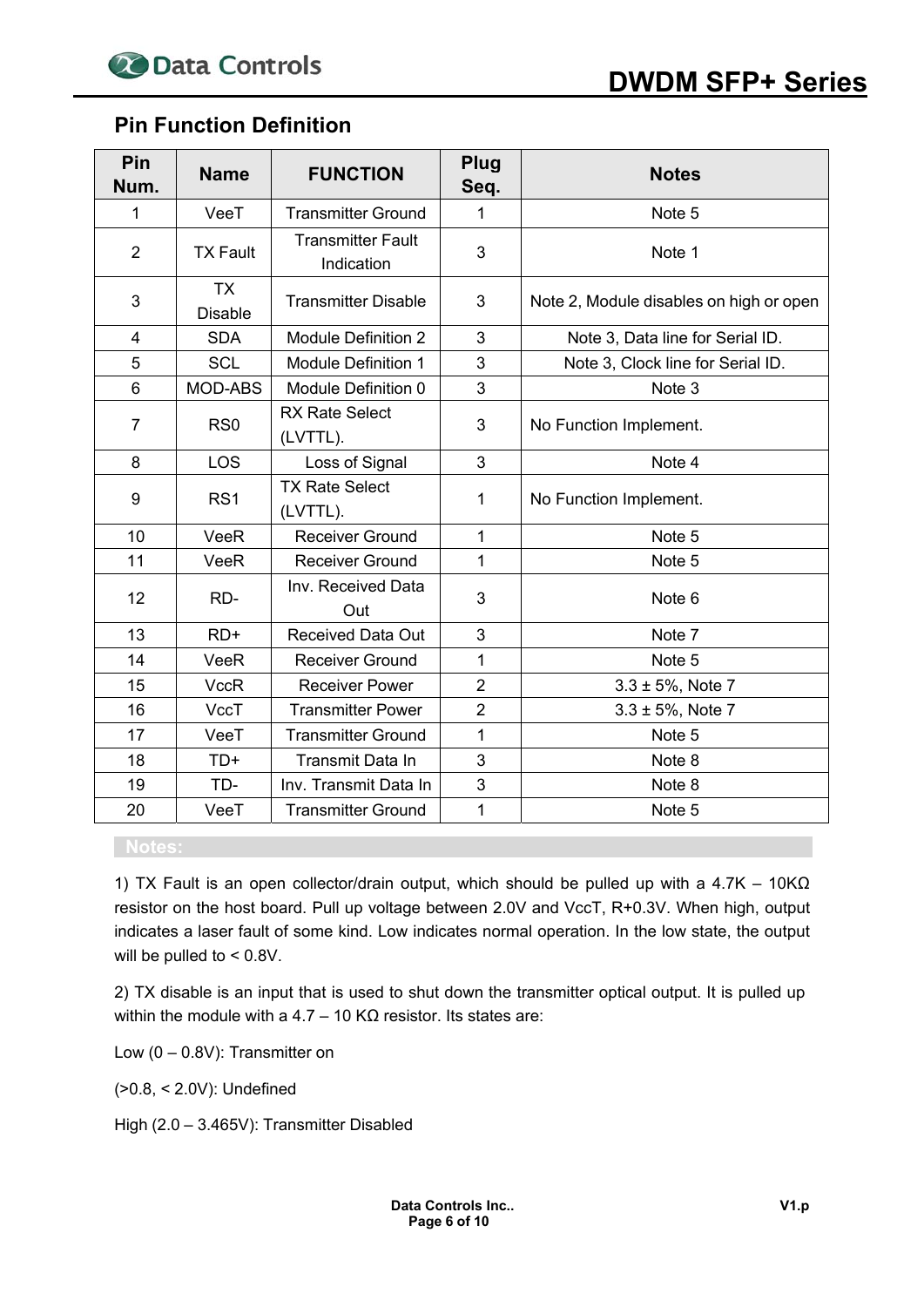Open: Transmitter Disabled

3) Module absent, connected to VEET or VEER in the module.

4) LOS (Loss of Signal) is an open collector/drain output, which should be pulled up with a 4.7K – 10KΩ resistor. Pull up voltage between 2.0V and VccT, R+0.3V. When high, this output indicates the received optical power is below the worst-case receiver sensitivity (as defined by the standard in use). Low indicates normal operation. In the low state, the output will be pulled to < 0.8V.

5) VeeR and VeeT may be internally connected within the SFP+ module.

6) RD-/+: These are the differential receiver outputs. They are AC coupled 100Ω differential lines which should be terminated with 100 $\Omega$  (differential) at the user SERDES. The AC coupling is done inside the module and is thus not required on the host board.

7) VccR and VccT are the receiver and transmitter power supplies. They are defined as 3.3V ±5% at the SFP+ connector pin. Maximum supply current are 435mA/545mA(Standard/Industrial). Inductors with DC resistance of less than 1 ohm should be used in order to maintain the required voltage at the SFP+ input pin with 3.3V supply voltage. When the recommended supply-filtering network is used, hot plugging of the SFP+ transceiver module will result in an inrush current of no more than 30mA greater than the steady state value. VccR and VccT may be internally connected within the SFP+ transceiver module.

**8)** TD-/+: These are the differential transmitter inputs. They are AC-coupled, differential lines with 100Ω differential termination inside the module. The AC coupling is done inside the module and is thus not required on the host board**.** 

#### **EEPROM**

The optical transceiver contains an EEPROM. It provides access to sophisticated identification information that describes the transceiver's capabilities, standard interfaces, manufacturer, and other information.

The serial interface uses the 2-wire serial CMOS EEPROM protocol. When the serial protocol is activated, the host generates the serial clock signal (SCL, Mod Def 1). The positive edge clocks data into those segments of the EEPROM that are not writing protected within the SFP+ transceiver. The negative edge clocks data from the SFP+ transceiver. The serial data signal (SDA, Mod Def 2) is bi-directional for serial data transfer. The host uses SDA in conjunction with SCL to mark the start and end of serial protocol activation. The memories are organized as a series of 8-bit data words that can be addressed individually or sequentially.

The module provides diagnostic information about the present operating conditions. The transceiver generates this diagnostic data by digitization of internal analog signals. Alarm/warning threshold data is written during device manufacture. TEC current monitoring, laser temperature monitoring, received power monitoring, transmitted power monitoring, bias current monitoring, supply voltage monitoring and transceiver temperature monitoring all are implemented. The diagnostic data are internal calibration and stored in memory locations 96 –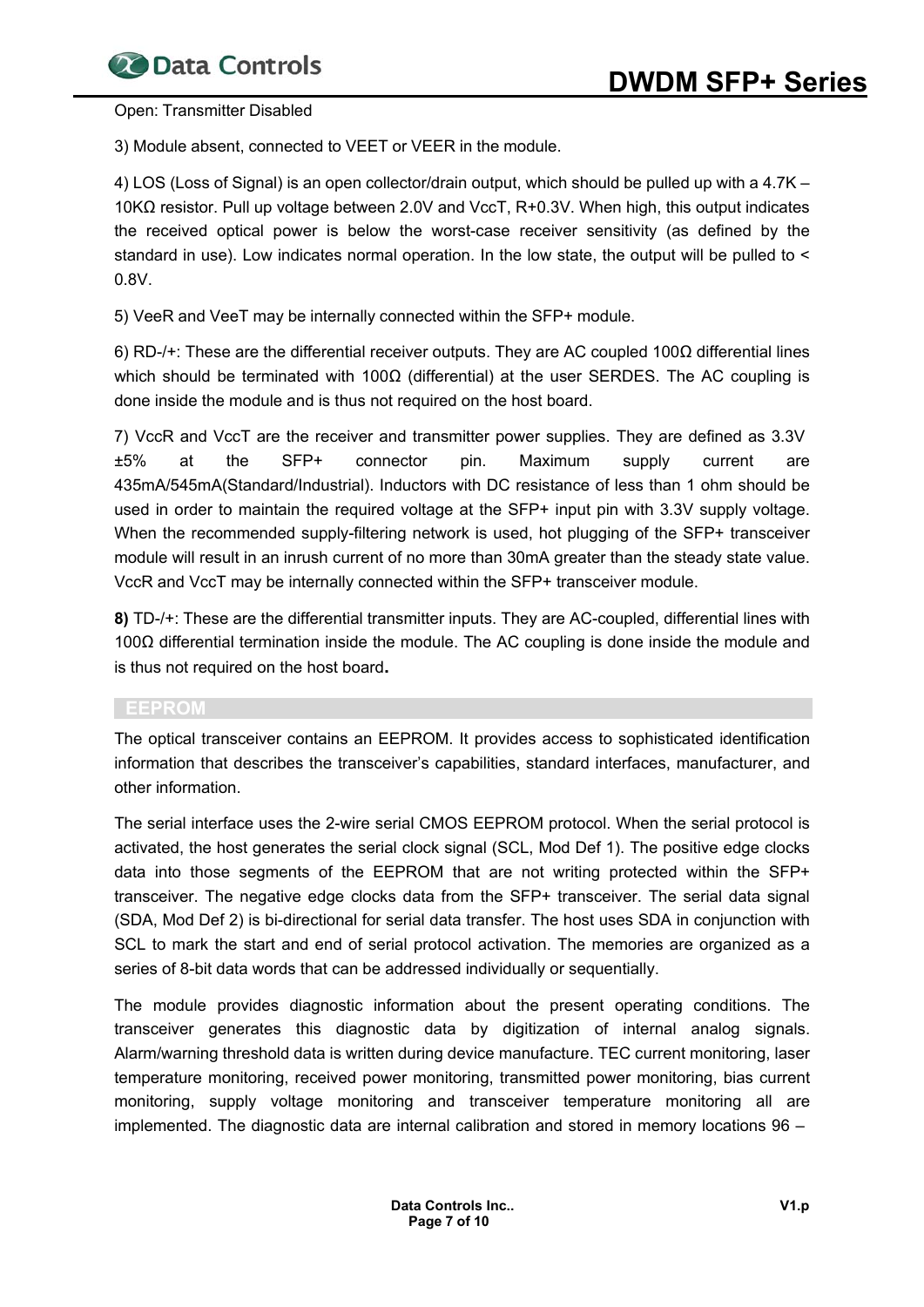

# **20 Data Controls DWDM SFP+ Series**

109 at wire serial bus address A2h. The transceiver memory map specific data field defines as following.



# **Recommend Circuit Schematic**

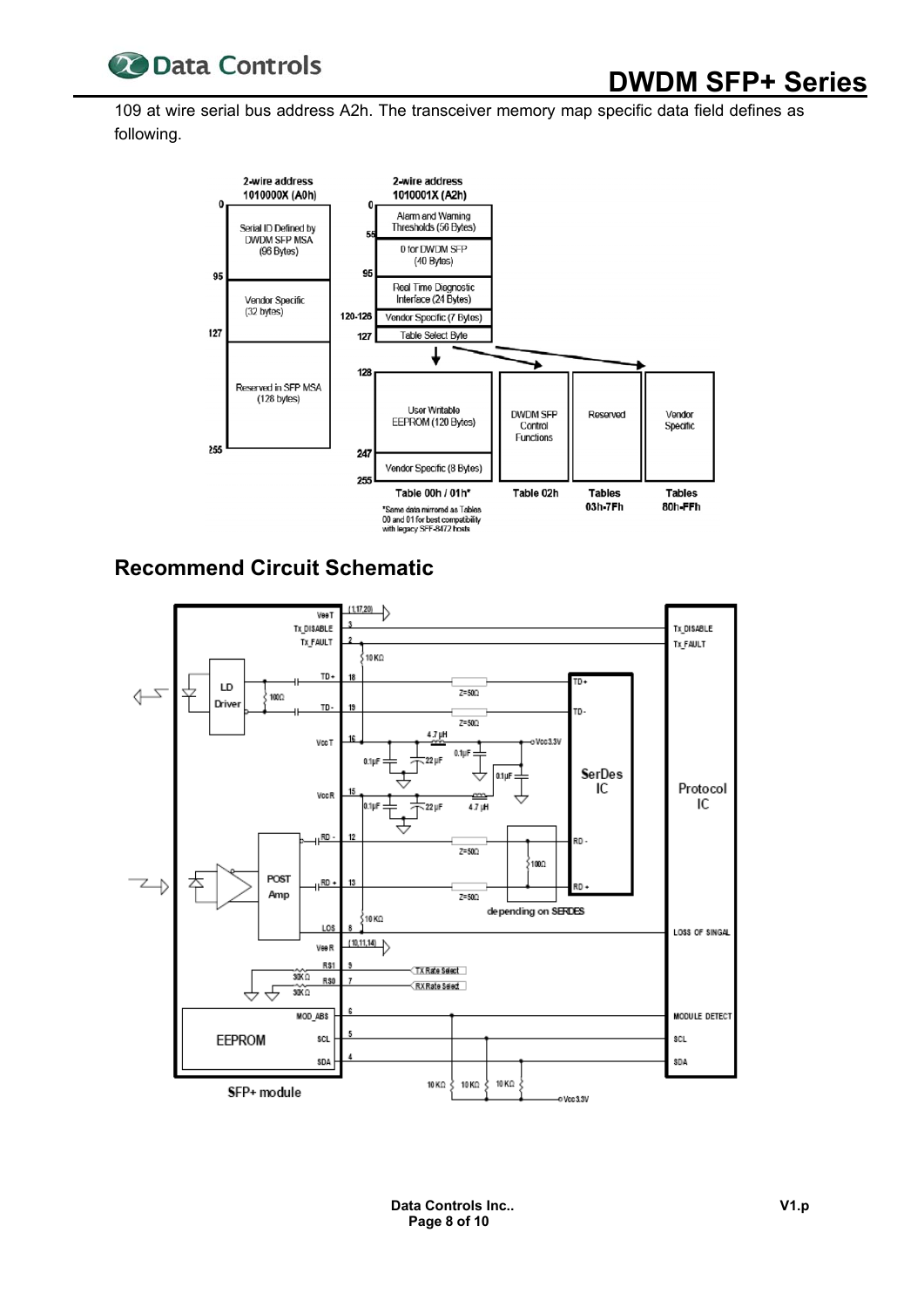

## **Mechanical Specifications**



\*This 2D drawing only for reference, please check with Data Controls Inc. before ordering.

# **Laser Emission**



# **Obtaining Document**

You can visit our website:

https://www.dci.jp

Or contact Data Controls Inc. Listed at the end of the documentation to get the latest documents.